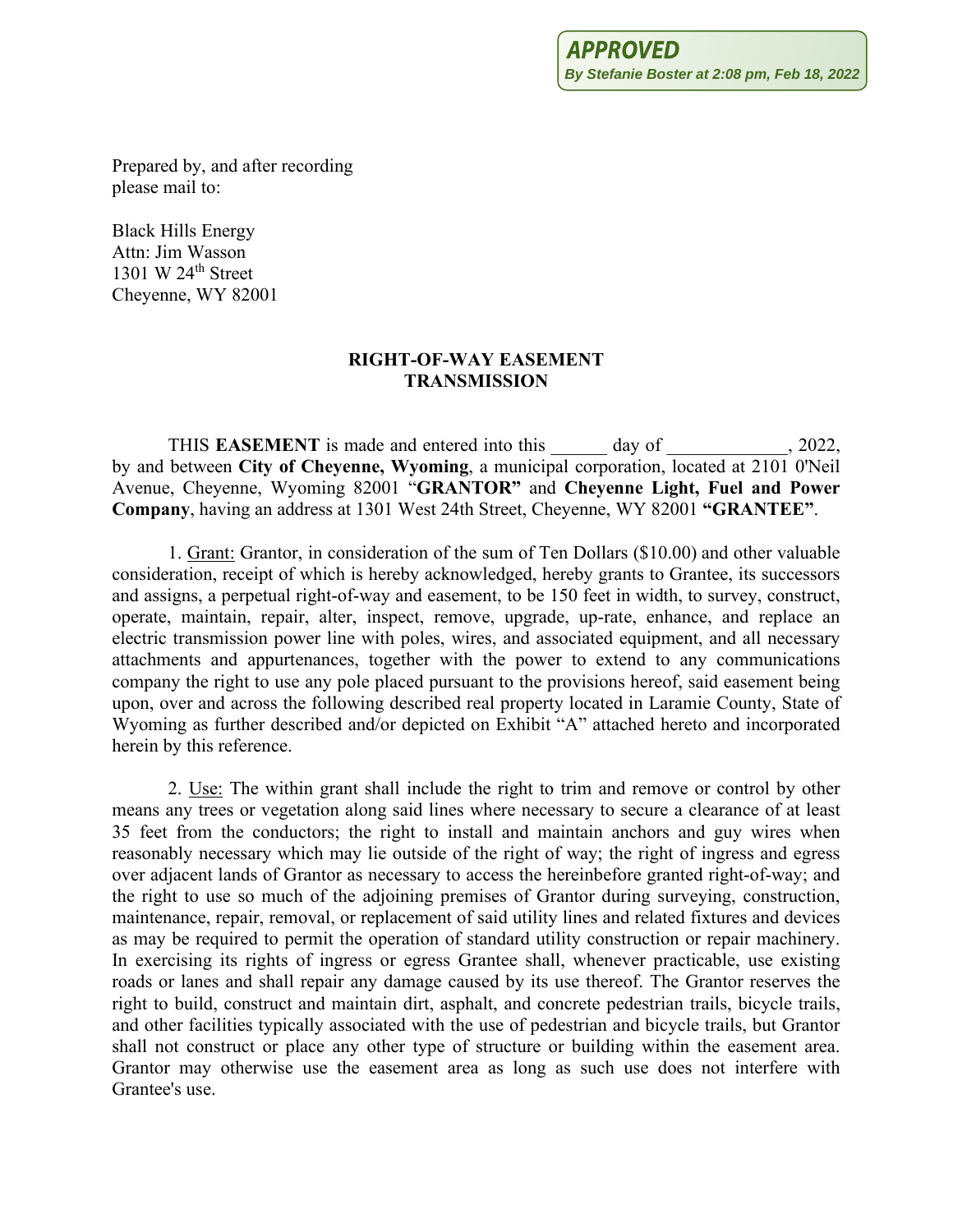3. Placement: Grantee has ensured that the electric transmission lines and poles are constructed and installed within the above-described easement in a manner that does not damage, destroy, or interfere with the function of the existing sanitary sewer main, which is also located generally within the property burdened by this easement. Grantee will not disturb the existing rails, ties, and related rail equipment which are currently visible on the ground within the property burdened by this easement or in adjacent rights-of-way.

4. Operation: All operations of the Grantee within the easement area pursuant to the terms of this instrument shall be conducted in a manner consistent with the terms of the electric franchise agreement (City Contact No. 5950 and Ordinance No. 3966) which is currently in effect between the Grantor and Grantee. All provisions of the said electric franchise agreement are incorporated herein by reference. Grantee will replace or rebuild any and all unusual or excessive damage to the property within the easement area which shall be caused by the operation and maintenance of said transmission power line under, on, and through the abovedescribed premises. In the event the Grantor constructs pedestrian or bicycle and related facilities within the easement area, and if the same are damaged or destroyed as a result of operations conducted by Grantee under this instrument, the Grantee shall restore said improvements to the condition they were in prior to such damage or destruction.

5. Covenants: Running with the Land: Assignment. This Agreement shall be recorded in the real property records where the Easement Lands are located, and the terms of this Agreement shall constitute covenants running with the land and shall be binding upon and inure to the benefit of, and be binding upon, the legal representatives, successors, and assigns of the respective Parties hereto, and by the executing and acknowledgment thereof, Grantor waives any homestead rights to the above described easement so far as the same may be affected by this Agreement.

6. Miscellaneous: Except for enforcement of the terms and conditions of this Agreement as between the Parties, the Grantor reserves all immunities and defenses available under the Wyoming Governmental Claims Act, W.S. 1-39-101, et seq., and other applicable laws. This Agreement is not intended to bestow third party beneficiary rights on any person or entity not a party to this instrument. This instrument is governed by the laws of the State of Wyoming and any disputes relating to this instrument shall be brought only in a court of competent jurisdiction sitting in Laramie County, Wyoming.

7. Non-use: This right-of-way and easement shall terminate when the overhead line(s) or buried cable(s) constructed hereunder are no longer in use for twenty-four (24) consecutive months. At the time of the termination of the right-of-way and easement, Grantee agrees to promptly execute and deliver to Grantor, or file for record at the Laramie County Clerk's Office, a written release of such right-of-way and easement. Termination of the rights granted hereunder shall not relieve Grantee, its successors and assigns, from compliance with the covenants and agreements contained herein.

It is the intention of the parties hereto that Grantor is hereby conveying the uses herein specified without divesting itself, its successors or assigns, of the right to use and enjoy the above described premises: PROVIDED, however, such use shall not, in the judgment of said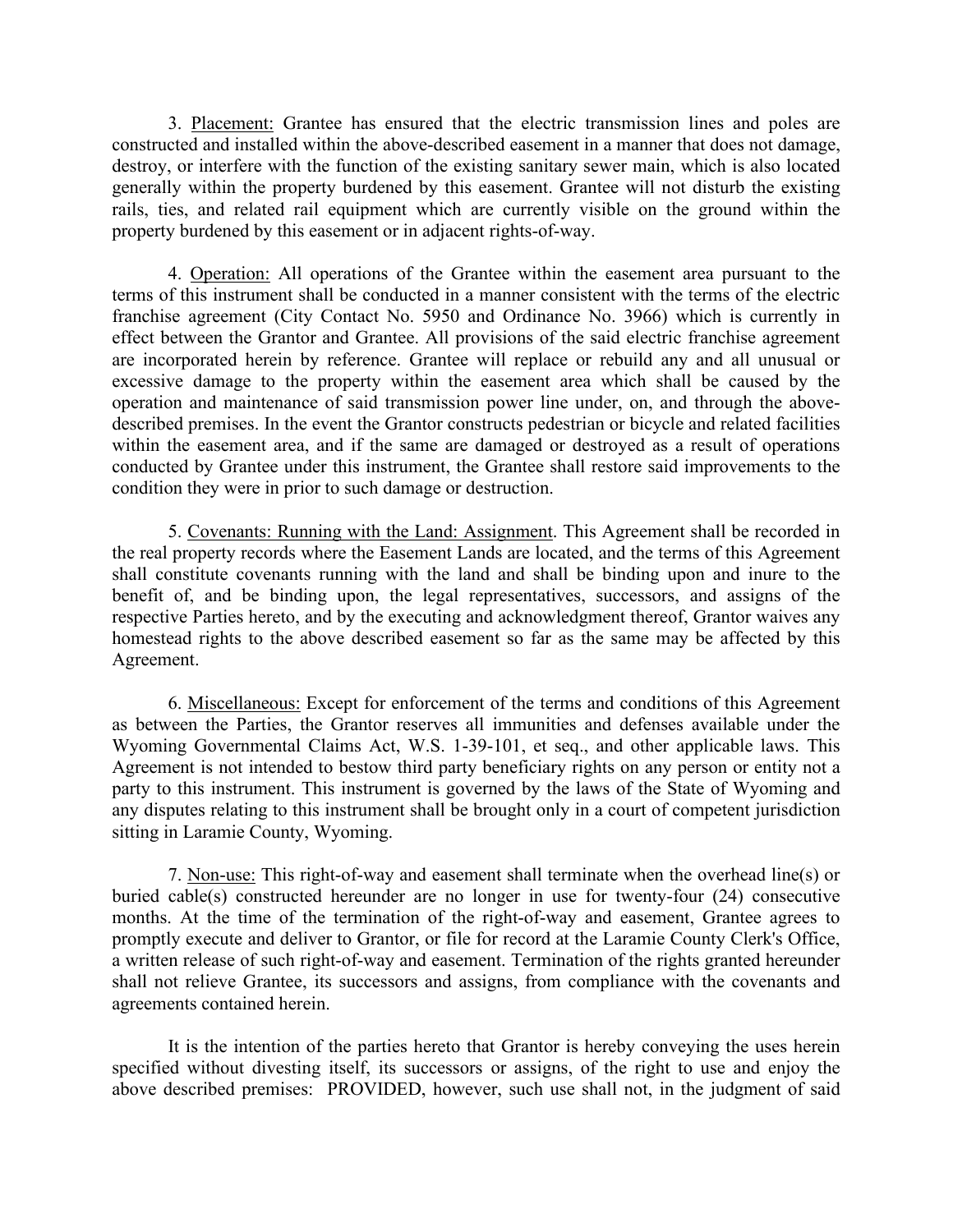Grantee, interfere with or endanger the construction, safety, operation or maintenance of said lines, and provided further that no structure, other than the structures specifically mentioned above, shall be constructed on the easement without written permission from Grantee.

The foregoing right is granted upon the express condition that Grantee will assume liability for all damage to the hereinbefore described property caused by its failure to use due care in the exercise of the right granted hereunder.

If the Grantee should at a later time abandon the line and easement, the Grantee shall remove all of its property from the easement and all rights hereunder shall cease.

TO HAVE AND TO HOLD the Easement Rights unto the Grantee, Grantee's legal representatives, successors, and assigns forever.

IN WITNESS WHEREOF, this instrument has been executed as of the day and year first written above.

> **GRANTOR** CITY OF CHEYENNE, WYOMING

Patrick Collins, Mayor

### ACKNOWLEDGEMENT

STATE OF WYOMING : SS. COUNTY OF LARAMIE :

On this day of 2022, before me, the undersigned notary public, personally appeared Patrick Collins, Mayor of the City of Cheyenne, and acknowledged that he executed the same for the purposes therein contained.

WITNESS my hand and official seal.

(SEAL)

Notary Public

My Commission Expires: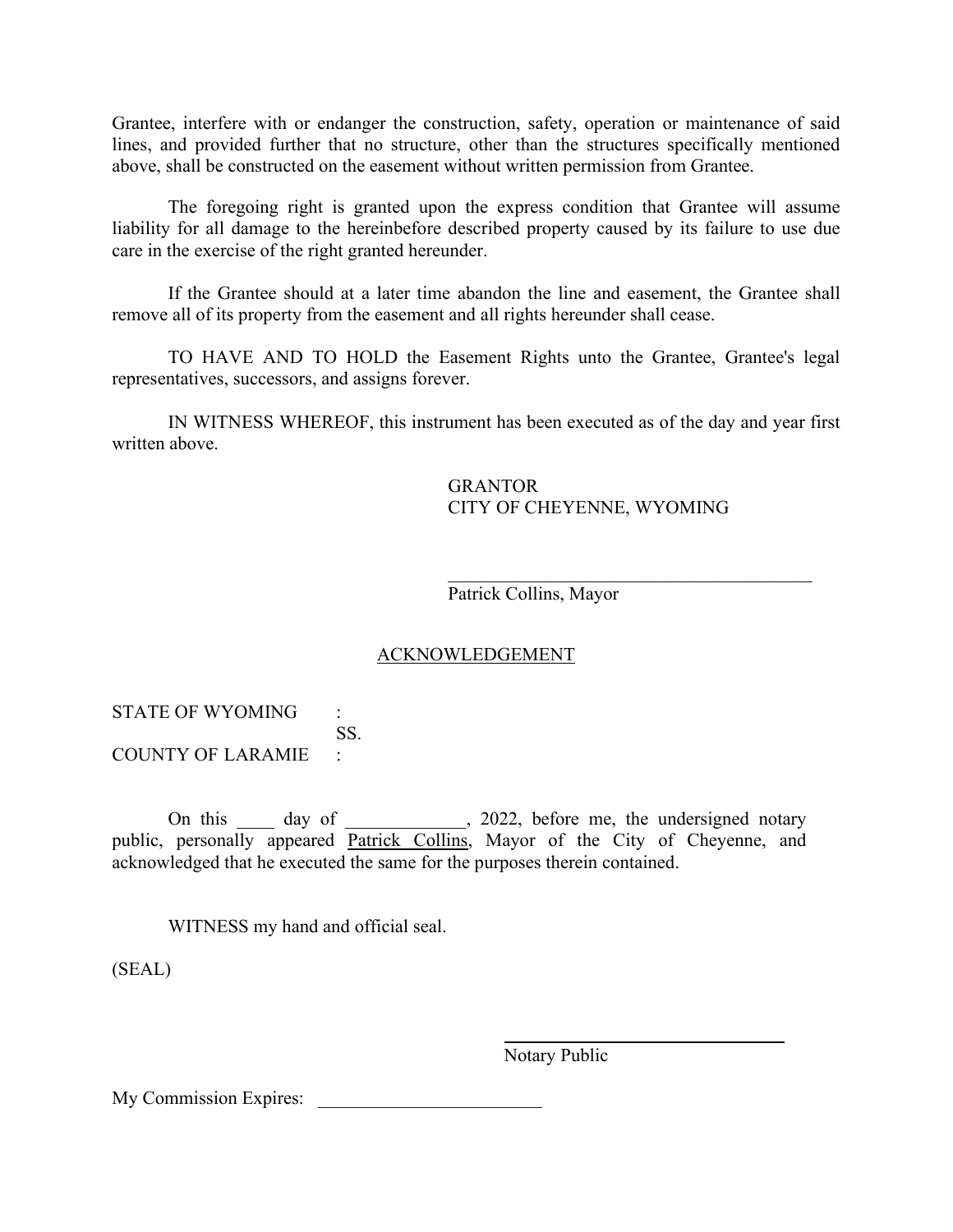GRANTEE:

Cheyenne Light, Fuel and Power Company

 $\overline{\phantom{a}}$  , which is a set of the set of the set of the set of the set of the set of the set of the set of the set of the set of the set of the set of the set of the set of the set of the set of the set of the set of th By: Dustin McKen Title: Director of Operations

### ACKNOWLDEGEMENT

STATE OF WYOMING : SS. COUNTY OF LARAMIE :

On this \_\_\_\_ day of \_\_\_\_\_\_\_\_\_\_, 2022, before me, a Notary Public in and for the state and county aforesaid, personally appeared Dustin McKen, with whom I am personally acquainted, and who, upon oath, acknowledged that he is the Director of Operations for Cheyenne Light, Fuel and Power Company, and that he executed the foregoing instrument for the purposes therein contained, by signing his name as such officer.

WITNESS my hand and official seal.

(SEAL)

Notary Public

My Commission Expires: \_\_\_\_\_\_\_\_\_\_\_\_\_\_\_\_\_\_\_\_\_\_\_\_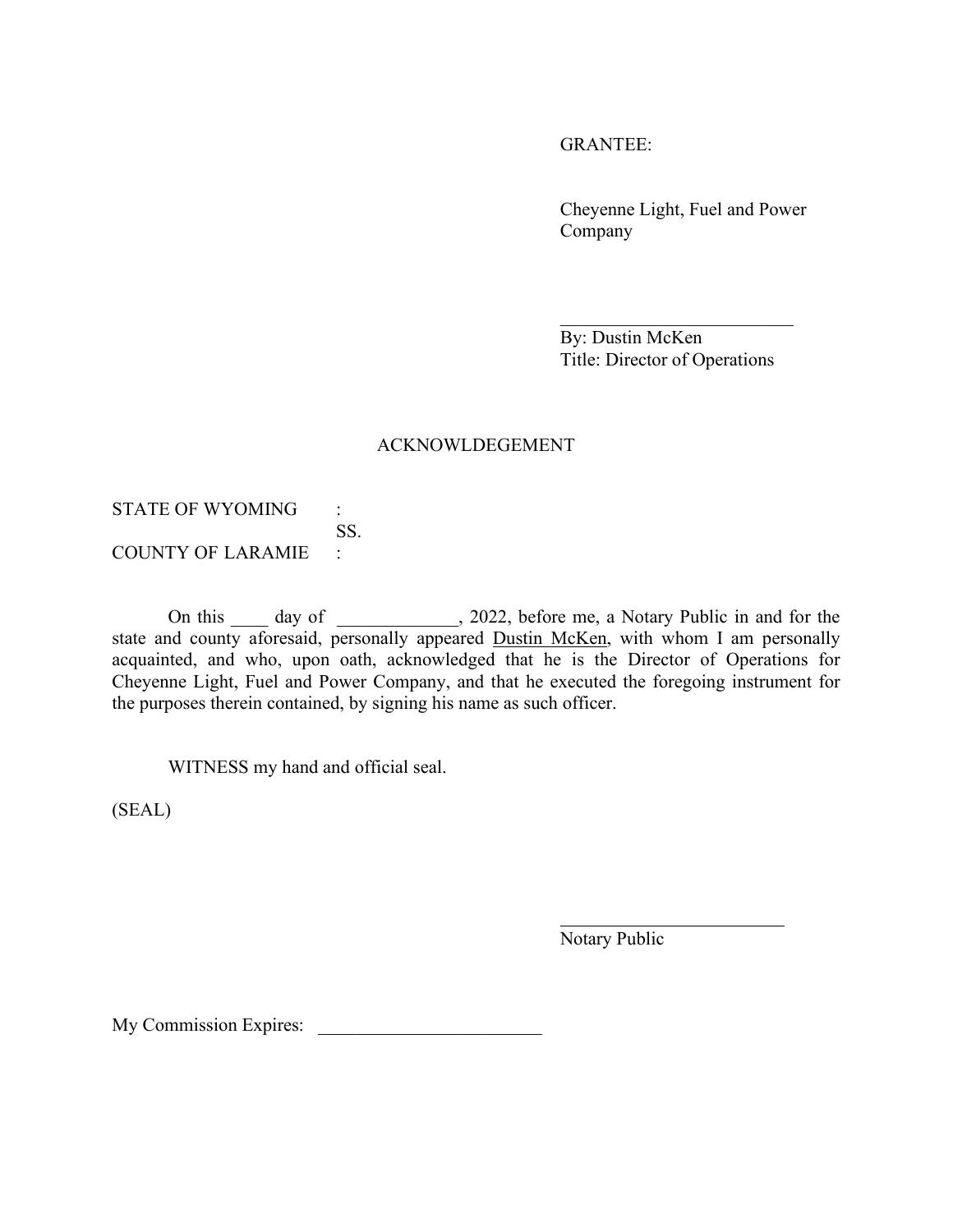

Westwood Professional Services Inc.

vestwoodps con

vey\Exhibits\0022237.00-EB-10-TLINE ESMT-A20.dwg

N:\0022237.00\dwg\Sur

**TO SOUTH CHEYENNE** 

LARAMIE COUNTY, WYOMING

DATE: 10/30/2019

SHEET: 1 OF 2